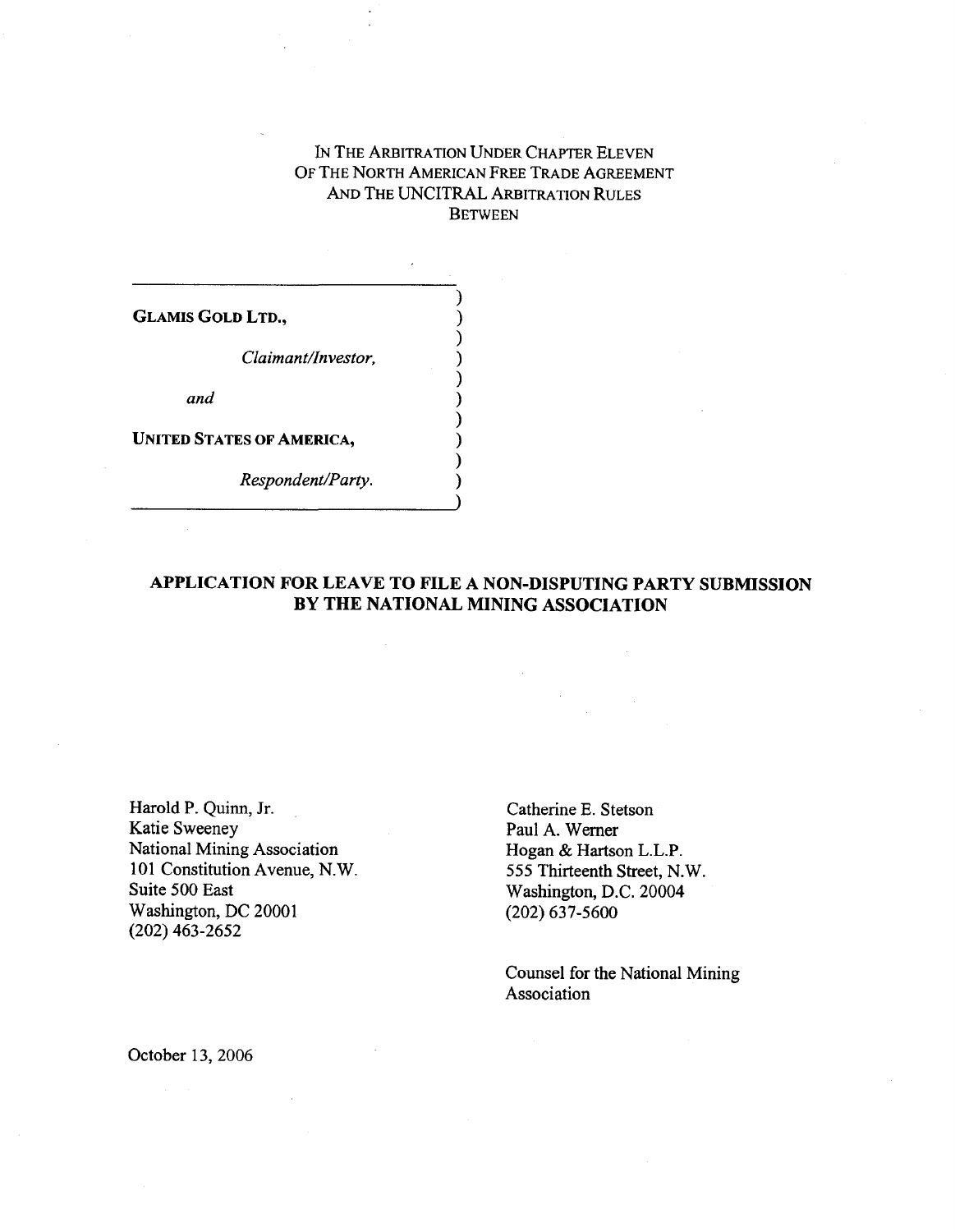The National Mining Association (NMA) hereby applies for leave to file the attached non-party Submission in support of the Claimant, Glamis Gold Ltd. (Glamis), pursuant to the Statement of the Free Trade Commission on Non-Disputing Party Participation, adopted October 7, 2003, and in conformity with this Tribunal's Procedural Order Number Eight, adopted January 1, 2006.

## DESCRIPTION OF APPLICANT AND STATEMENT OF INTEREST

The NMA is the only national not-for-profit trade organization that represents the interests of the mining industry before each branch of the United States government and the public. Keeping with the tradition set by its predecessor organizations – the National Coal Association and the American Mining Congress – over one hundred years ago, the NMA advocates public policies designed to protect and expand domestic mining opportunities that are of vital importance to the United States' economic prosperity and national security. Its membership comprises more than 325 corporations that span the entire spectrum of the mining sector. Among its members, the NMA counts the producers of most of the United States' coal, metals, industrial and agricultural minerals; manufacturers of mining and mineral-processing machinery and supplies; bulk mineral and coal transporters; financial service, consulting and engineering firms; and other businesses that provide goods and services to the mining industry. The Claimant/Investor Glamis Gold Ltd. is a member of the NMA.

The NMA respectfully suggests that the Tribunal should accept its non-party submission because the submission satisfies each factor listed in Paragraph 6 of the Statement of the Free Trade Commission on Non-Disputing Party Participation. To begin with, the NMA has a significant interest in this arbitration, and it brings a unique perspective, one unable to be adequately put forth by any other party or non-party, to this dispute — that of the mining industry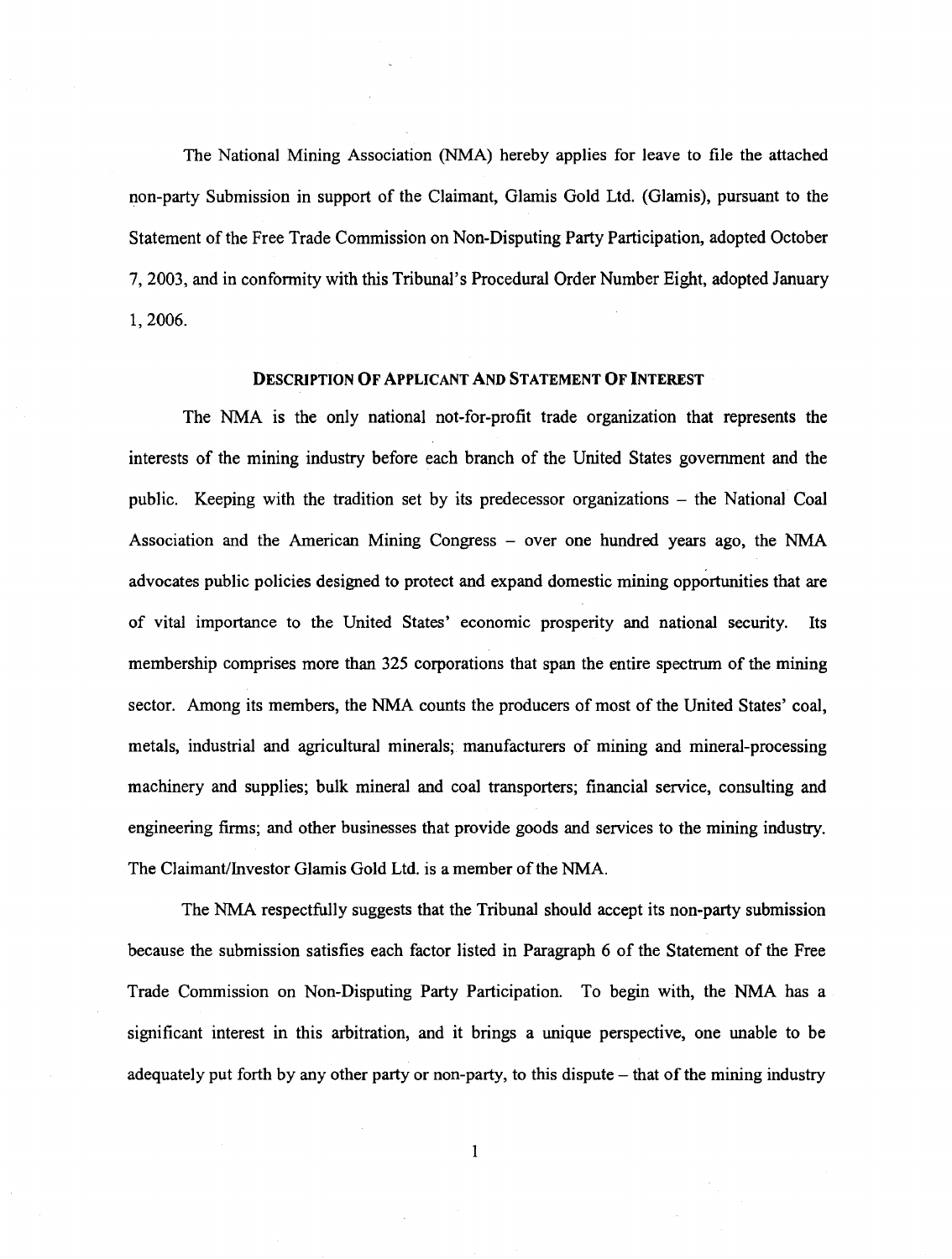as a whole. Many of NMA's foreign-owned members hold federal mining claims in the United States that are protected by the provisions of the North American Free Trade Agreement (NAFTA). As NAFTA directly aims to encourage foreign investments in the participating Parties' territories and shield them from confiscatory government actions, the NMA has an abiding interest in ensuring that these dual objectives are achieved and sustained. The NMA is deeply concerned that the unprecedented and arbitrary actions taken against Glamis's Imperial Project by the United States and California – collectively, the Respondent – will undermine NAFTA's central purpose and have far-reaching negative consequences for the United States mining industry.

NMA's Submission also addresses matters within the scope of the arbitration. As the Submission explains, NMA's members are acutely affected by unexpected and unjustified regulatory actions, like the ones at issue here, that destroy sunk investments in mining projects – capital investments that must be put into the ground years before any valuable minerals are extracted out of it. Because mining operations, by their very nature, require long-term and substantial commitments of capital, the stability of a host country's operative regulatory environment plays a crucial role in decisions to invest in a mining project there, and often represents the decisive factor for whether a particular project goes forward. As a result, the investments crucial for bringing a mining project to fruition tend to migrate toward projects planned in countries that offer predictable regulatory climates. The regulatory actions taken by the Respondent – which upset Glamis's reasonable expectations and wiped out its significant investment in the Imperial Project – will predictably result in the flight of investor capital from the U.S. market.

2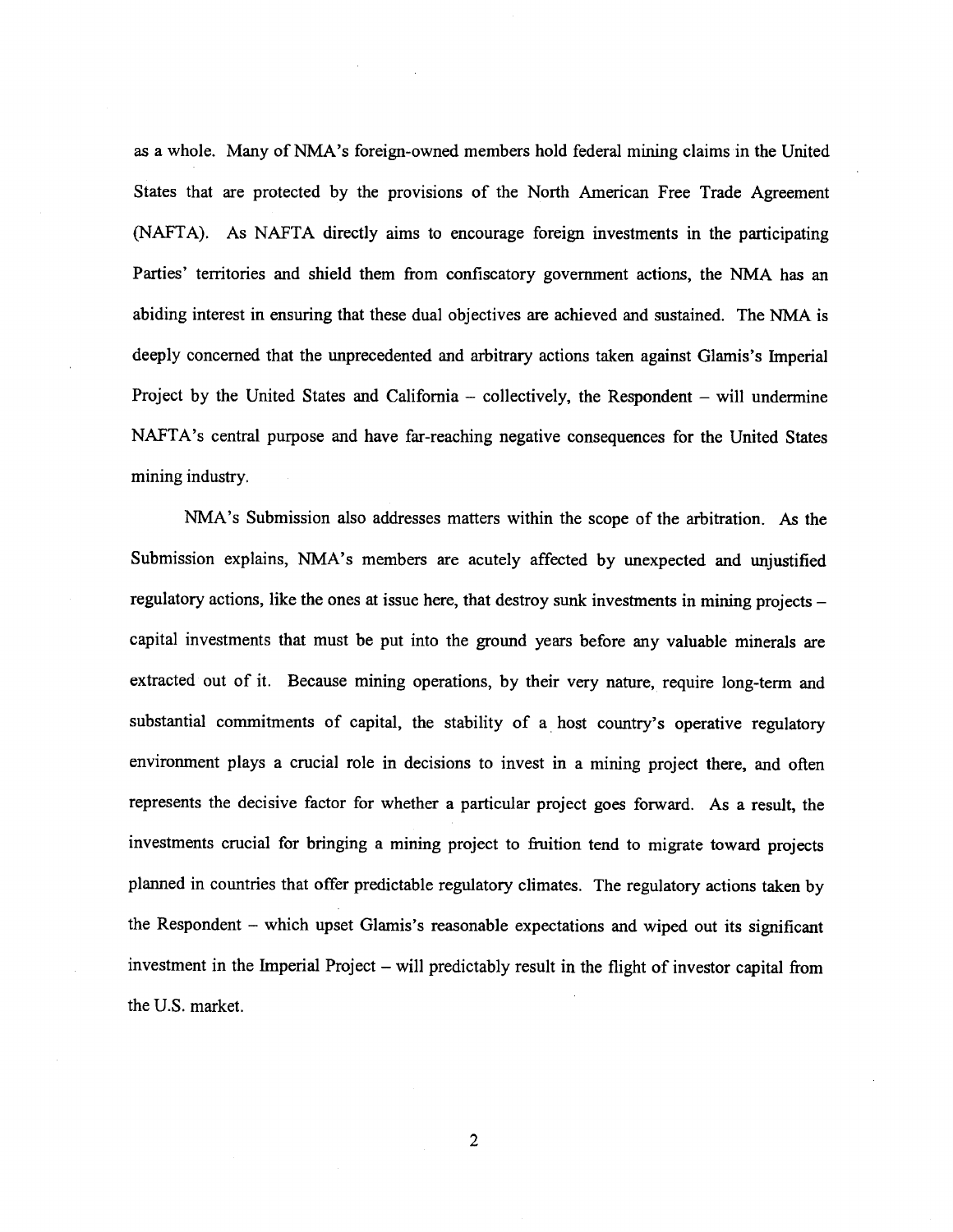This mass departure of capital will only be hastened by the novel "complete backfilling" reclamation requirement adopted by California to block the Imperial Project. The conventional wisdom among the mining industry and government regulators holds that complete backfilling requirements are infeasible reclamation measures that operate to prohibit many otherwise economical open-pit mining projects, while securing only uncertain (if any) countervailing environmental benefits. Yet California instituted those measures anyway, in an action specifically undertaken to stop Glamis's project from moving forward. The apprehension that such devastating requirements may proliferate in other United States jurisdictions in the wake of California's unprecedented step works yet more uncertainty into the regulatory environment and further spoils investor appetites for mining projects in the United States.

The NMA thus offers this Submission because of the vital stake its members – and the public – have in ensuring that the Respondent does not disregard its NAFTA commitments by creating intolerable regulatory uncertainty in its mining laws or by imposing or countenancing *de facto* bans on the open-pit mining of valuable mineral resources through reclamation requirements inconsistent with accepted and economically feasible best practices.

Pursuant to the Statement of the Free Trade Commission on Non-Disputing Party Participation, the NMA states that no part of this Submission was authored by counsel for any

3